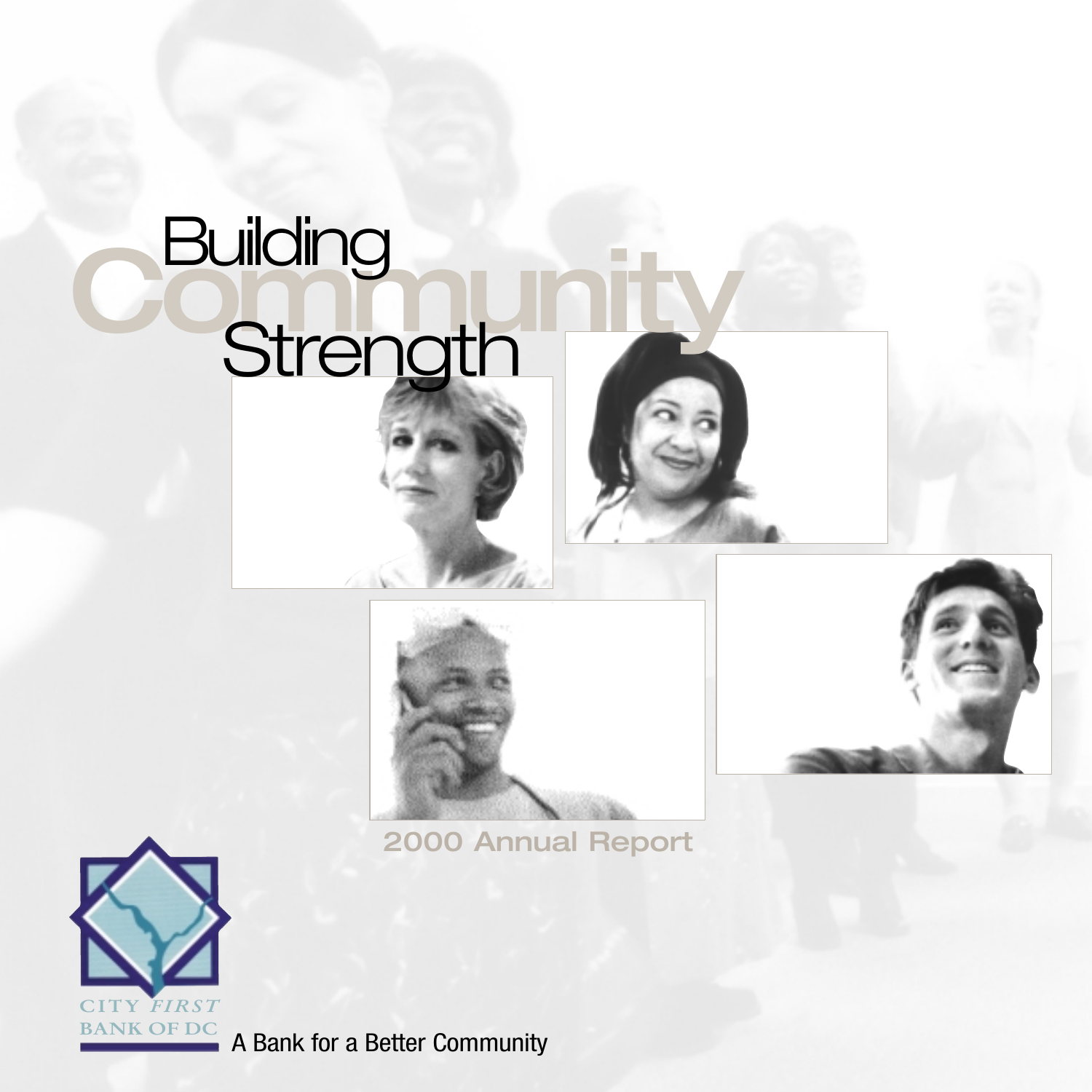## City *First* Bank of DC

### **Mission**

To promote investment in and strengthen under-served communities in Washington, DC, by providing credit, financial services and access to information for individuals and businesses.

City *First* Bank of DC is the first and only community development bank in the region. City *First* is a full-service commercial bank with a national bank charter, FDIC-insured, and recognized as a local small business by the D.C. Office of Local Business Development. Dedicated to serving and fulfilling the needs of DC's low-and moderate-income neighborhoods, City *First* offers a diverse array of deposit products, cash management services, loans and financial advisory services.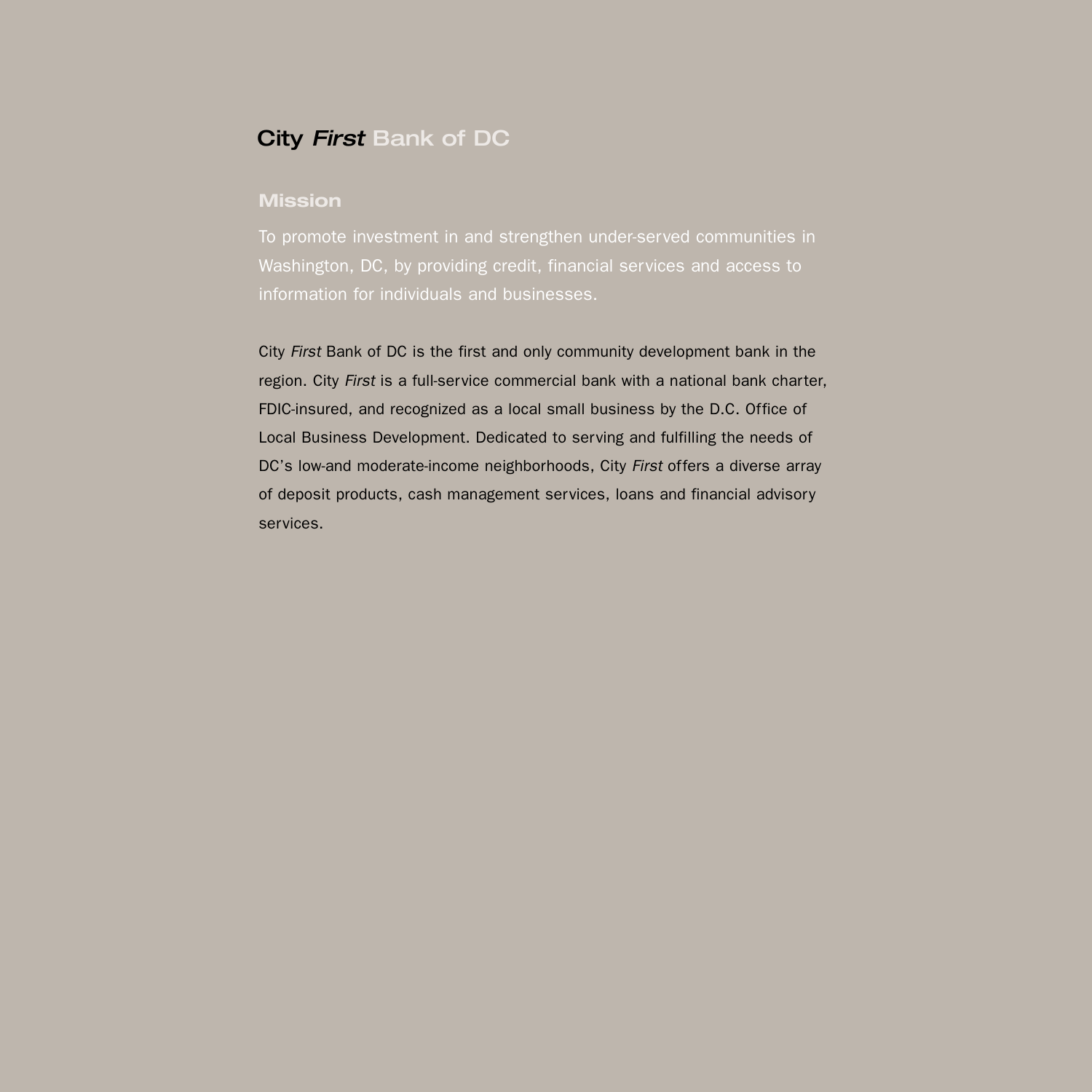## A Message from the Chairman and the President



n the two years since City *First* Bank opened, the bank has grown into a strong organization blessed with broad community support, experienced and talented In the two years since City First Bank opened, the bank has grown into a strong organization blessed with broad community support, experienced and talented staff, and a diverse and committed Board of Directors. Even more i have confirmed our core business philosophy — that they value and desire a community development bank dedicated to the neighborhoods of Washington, D.C.

Last year, the untimely passing of our first President, Debbi Hurd Baptist, tested the bank's organizational resilience. To honor Debbi, the Bank will inaugurate a new award — the Baptist Award — for especially notable community development activity by a City *First* customer. Debbi put her heart and soul into launching City *First*, and this award embodies her lifetime commitment to broadening economic opportunity.

Following her unexpected death, the staff and Board responded with extraordinary effort, and the Bank continued its impressive growth. Here are a few of last year's financial highlights:

 $\Box$  In 2000, the Bank's assets grew to almost \$36 million, and the loan portfolio grew over 120 percent to over \$15 million.

 $\Box$  We disbursed over \$13 million in new loans for renovating real estate, growing small businesses and expanding nonprofit and social services organizations such as churches and charter schools.

- $\Box$  We opened over 600 new checking and savings accounts, with over 80 percent of them coming from the city's low- and moderate-income neighborhoods.
- $\Box$  In mid-2000, the Bank received a \$1.5 million Bank Enterprise Award from the U.S. Treasury's Community Development Financial Institutions (CDFI) Fund for the Bank's increased community development activity.

As a result of this record, in early 2001, the Bank earned an "Outstanding" rating in its first exam under the Community Reinvestment Act. Less than 10 percent of nationally chartered banks earn this CRA rating; the rating confirms that the Bank is on the right track — making a significant contribution in the community while maintaining its standards as a high-quality financial institution.

We look forward to continuing to work with you to build this community institution.

Lloyd Smith Clifton G. Kellogg Chairman President & CEO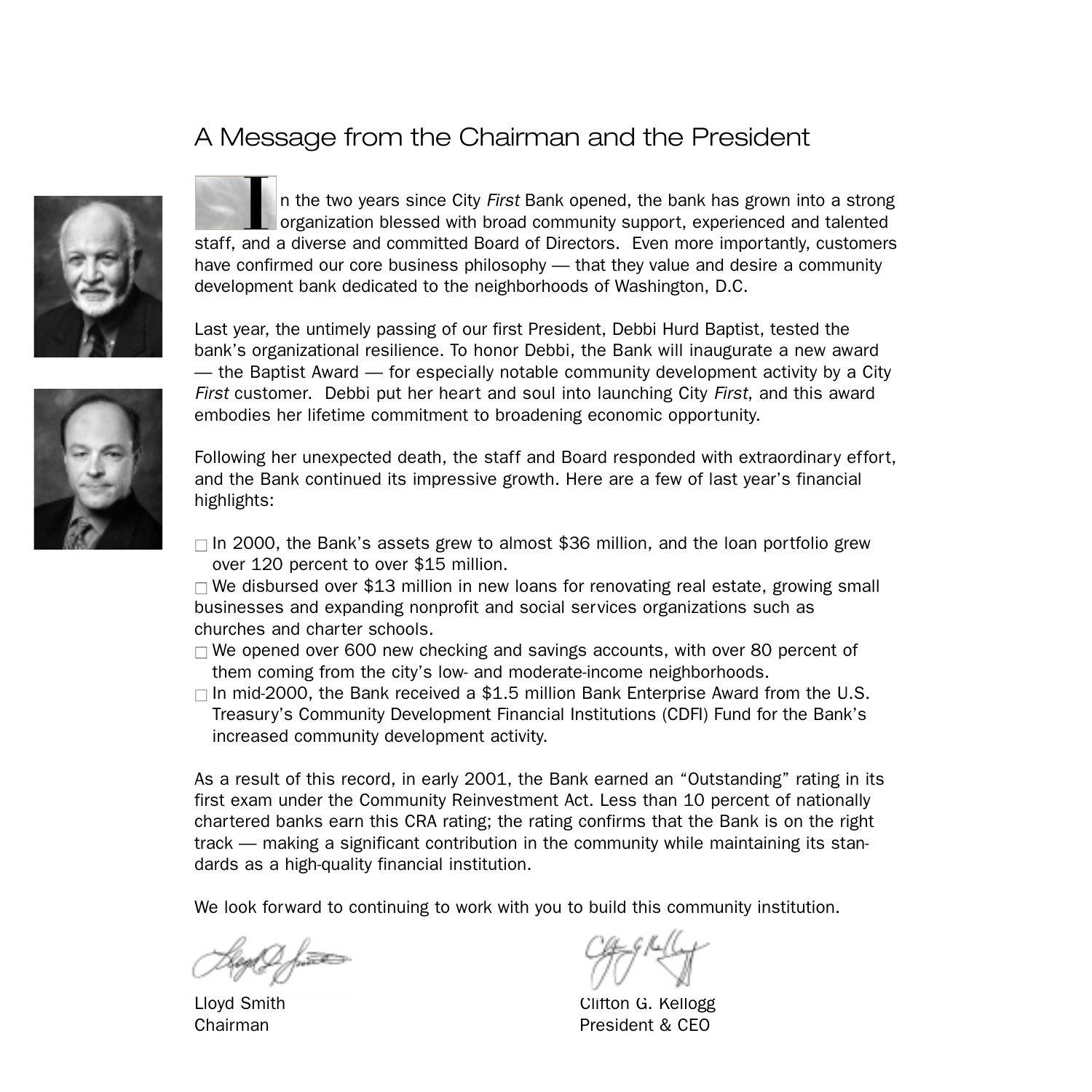vacant house is renovated... A boarded up storefront becomes a church... An immigrant opens a checking account... Little by little, bit by bit, City *First* is **A**

- Sparking the comeback of Washington's inner city neighborhoods.
- Strengthening our often-overlooked communities.
- $\Box$  Working and thriving in the heart of the city.

■ Partnering with community leaders, entrepreneurs and residents who also strive towards these goals.

Hard Work.

Access to credit is vital for businesses and individuals to reach their economic potential. In the Washington region, banks continue to merge, reducing customers' choices. Decision-making is increasingly automated by credit scoring systems. Headquarters move to distant cities. City *First* is a return to local, customer-by-customer work.

City *First* Bank was created in 1998 to promote investment in and strengthen the under-served communities of Washington, DC by providing credit, financial services and access to information for individuals and businesses. Since opening, we've shown that customers need and want our services so that they can do what they want to do.



Building community strength means working with sleeves rolled up. It's active. It's interactive. It means working with people, not just figures. In the end, it means building capacity within the community.

This is why City *First* works. A traditional bank will serve its customers, but we go further. We help our customers help themselves.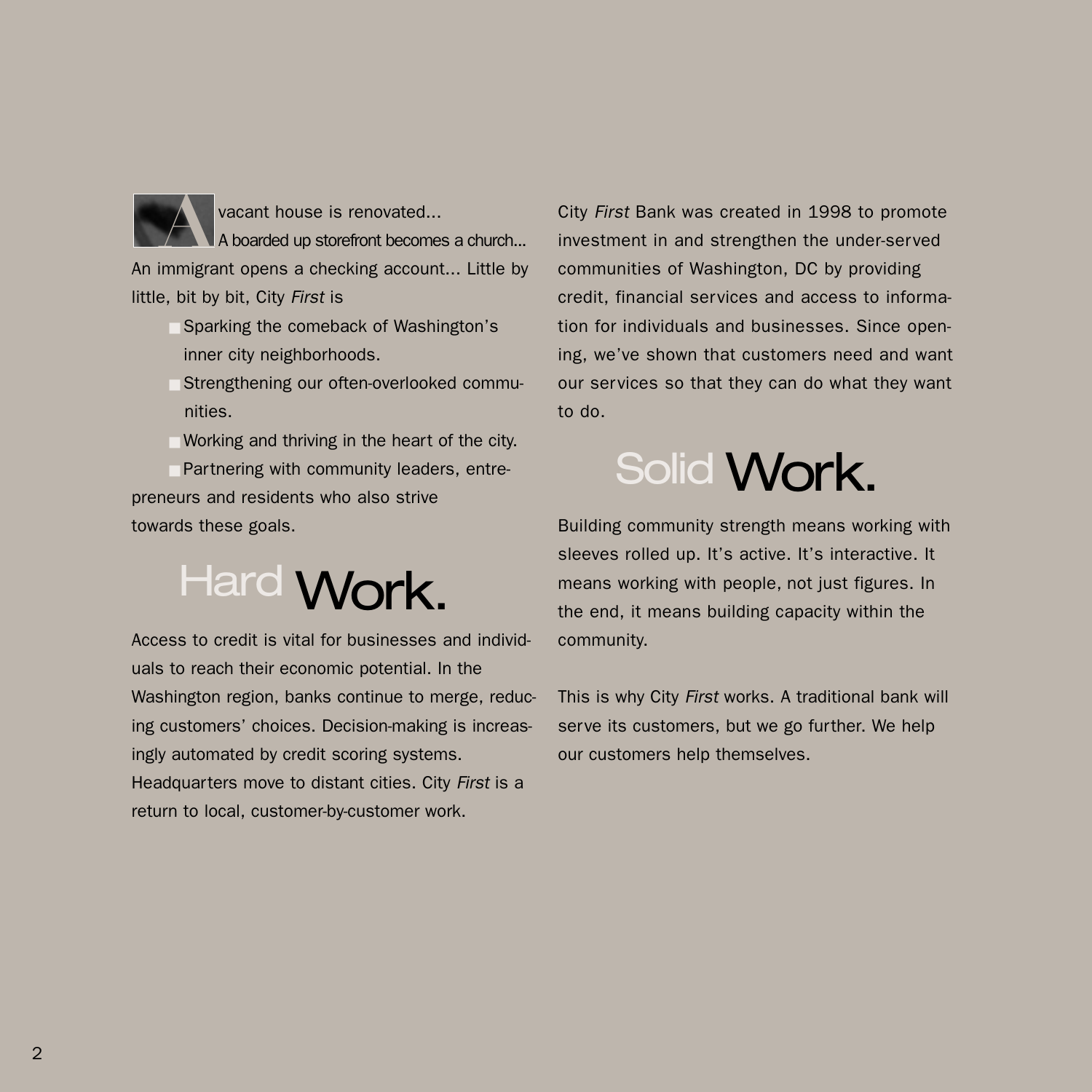

## The Renovator

*"It's going to take time and work, but we're making a big difference around here."*

— Gregory Maison



Gregory Maison is a skilled carpenter who works in ignored neighborhoods all around Washington, DC. City *First* works right alongside him.

Buying, rehabilitating, and renting affordable housing in neighborhoods such as Lincoln Park and Anacostia, Gregory Maison creates more affordable housing in Washington, DC communities, one property at a time. To date, City *First* has financed six \$100,000 multi-family properties Maison renovated for Section 8 tenants. Low- to moderate-income families are getting a lot out his work — and so is the City.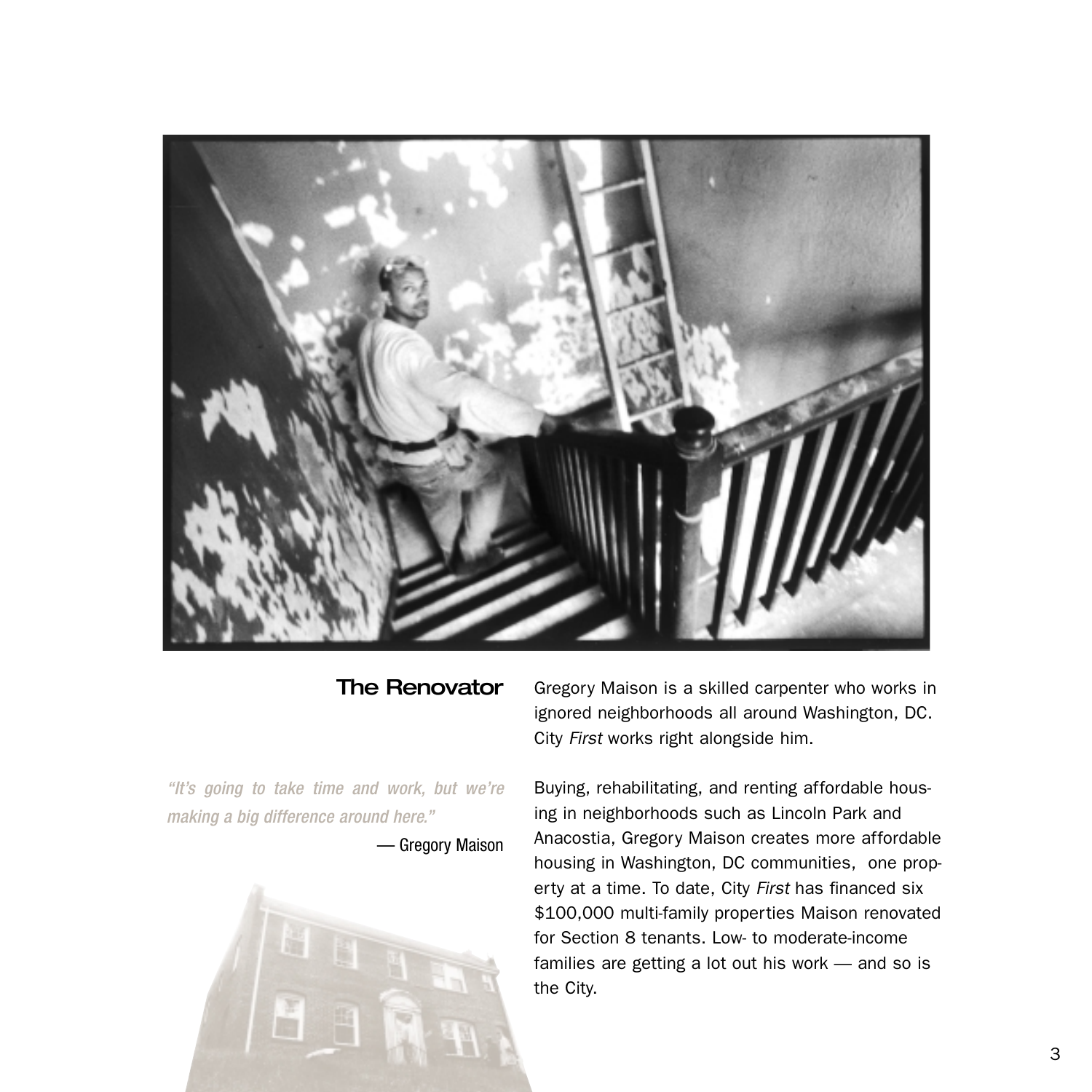## We're Banking on Our Neighborhoods

full-service financial institution right in the<br>
center of Washington, DC, City First Bank center of Washington, DC, City *First* Bank offers a complete range of banking services, including loans for small businesses, nonprofits, and real estate renovations. Our deposit accounts not only promote savings, new growth and opportunities, they give interested people and organizations a direct way to support this work.

Most of City *First's* borrowers and depositors live in our target areas — the city's diverse, dynamic lower-income neighborhoods.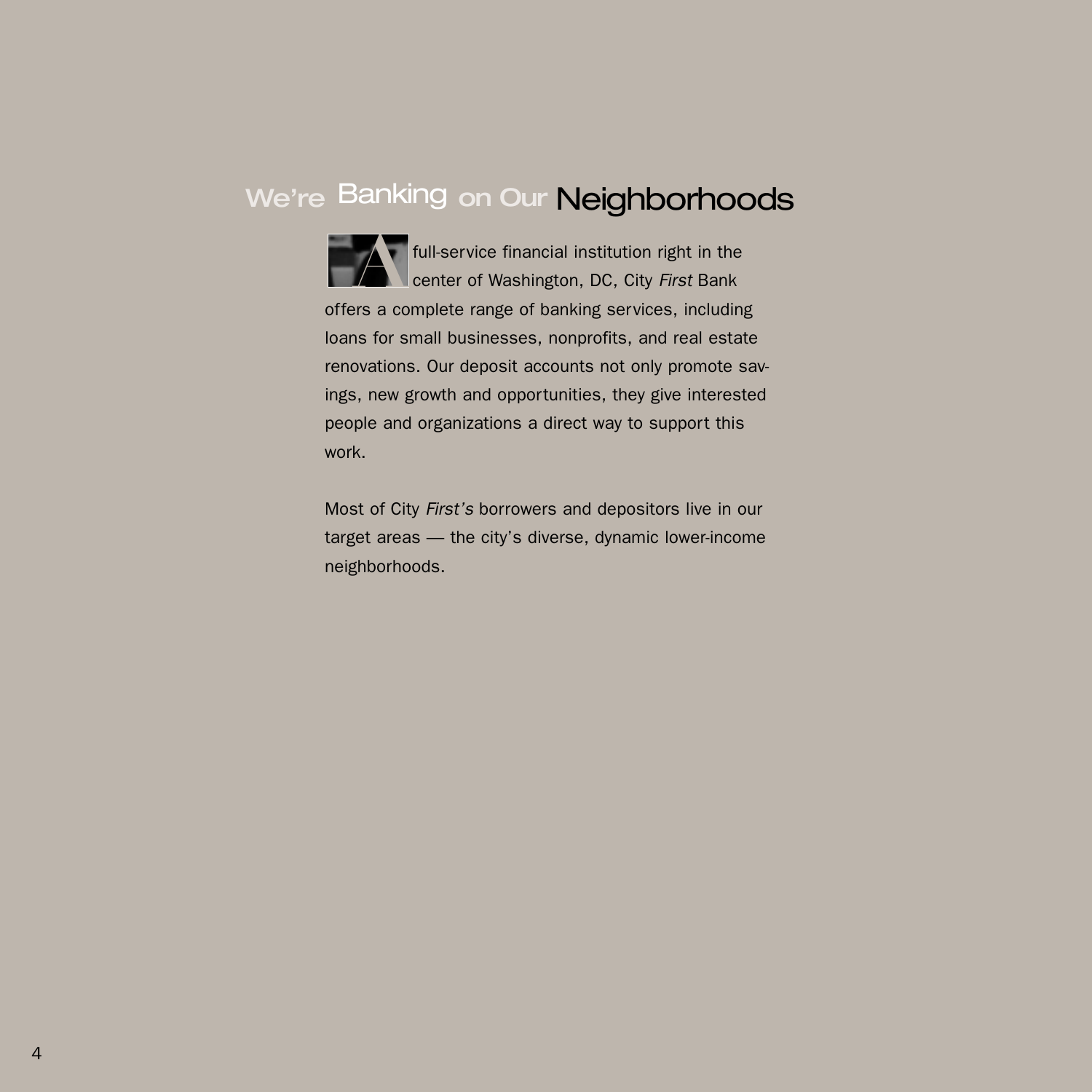

## The Educator

*"There are 500 children out there who are getting a better education now."*

> — Paul Junior High Public Charter School Principal, Cecile Middleton

This vibrant classroom was previously a public junior high school. City *First* helped open its doors for more than 500 students and their families.

Newly chartered for the 2000-2001 school year, Paul Junior High Public Charter School aimed to serve lowto moderate-income families in Northwest. But it hadn't finalized its lease in time to apply for DC government funding. So the school turned to City *First*. City *First* offers expertise in charter school financing and a commitment to education in the City, and the Bank put together almost \$500,000 in funding so that Paul Junior High could cover its initial operating costs to open on time in September.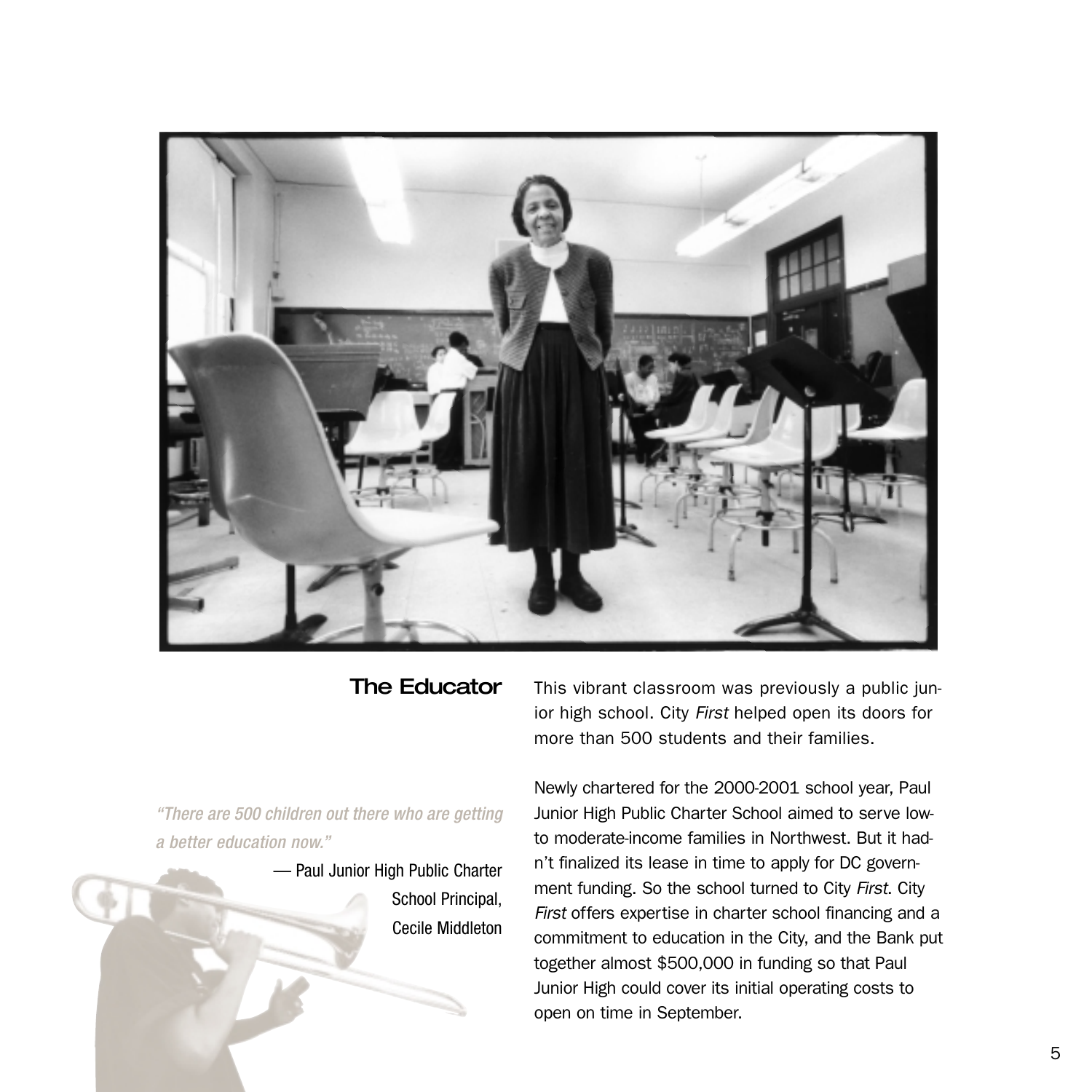## A Financial Partner with Ambitious Goals

ity *First* works as a financial partner with community development organizations and ity *First* works as a financial partner with<br>community development organizations are neighborhood residents. We help small businesses, apartment rehabbers, community leaders — all people who share in our vision:

- Establishing stable, mixed-income communities.
- Providing the range of financial services needed to upgrade housing and commercial development.
- Strengthening small local businesses.
- $\Box$  Supporting the financial strength of nonprofit

community institutions, such as churches, charter schools and social service providers.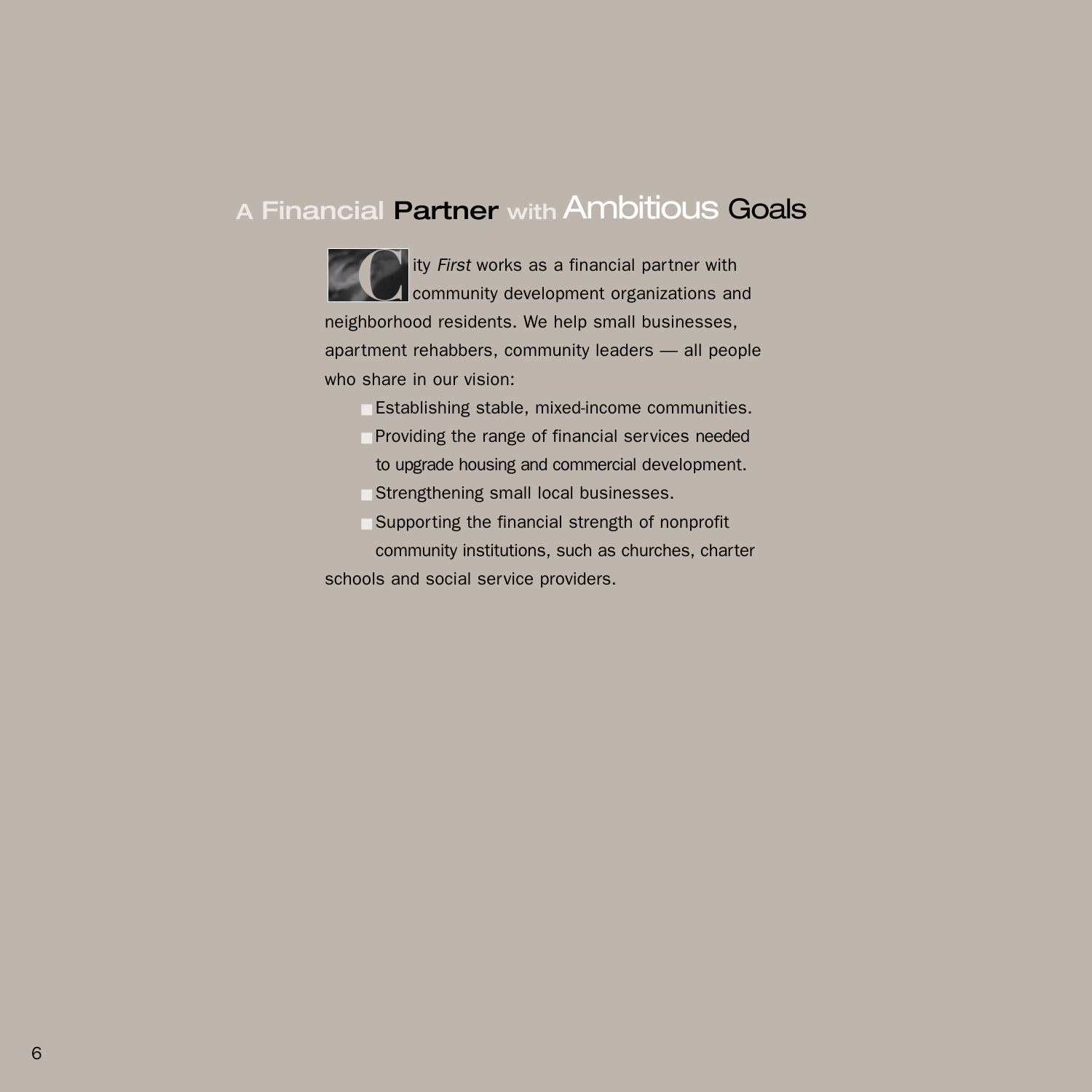

## The Caretaker

*"Banking should be a benefit to us, not a bother. We have to make progress with kids. It's not just their future, it's ours, too."*



House of Ruth has a full array of community-based services in downtown Washington, DC — and a full service banking relationship with City *First*.

The nonprofit has provided housing and supportive services since 1976 to abused women and children in the greatest need. Today, House of Ruth serves 500 people a day, with housing, daycare, child development and more in over 13 facilities. City *First* has consolidated over \$750,000 in higher-interest rate mortgages and financed the purchase and renovation of buildings. City *First* works closely with the House of Ruth to make financial management a resource rather than a nuisance.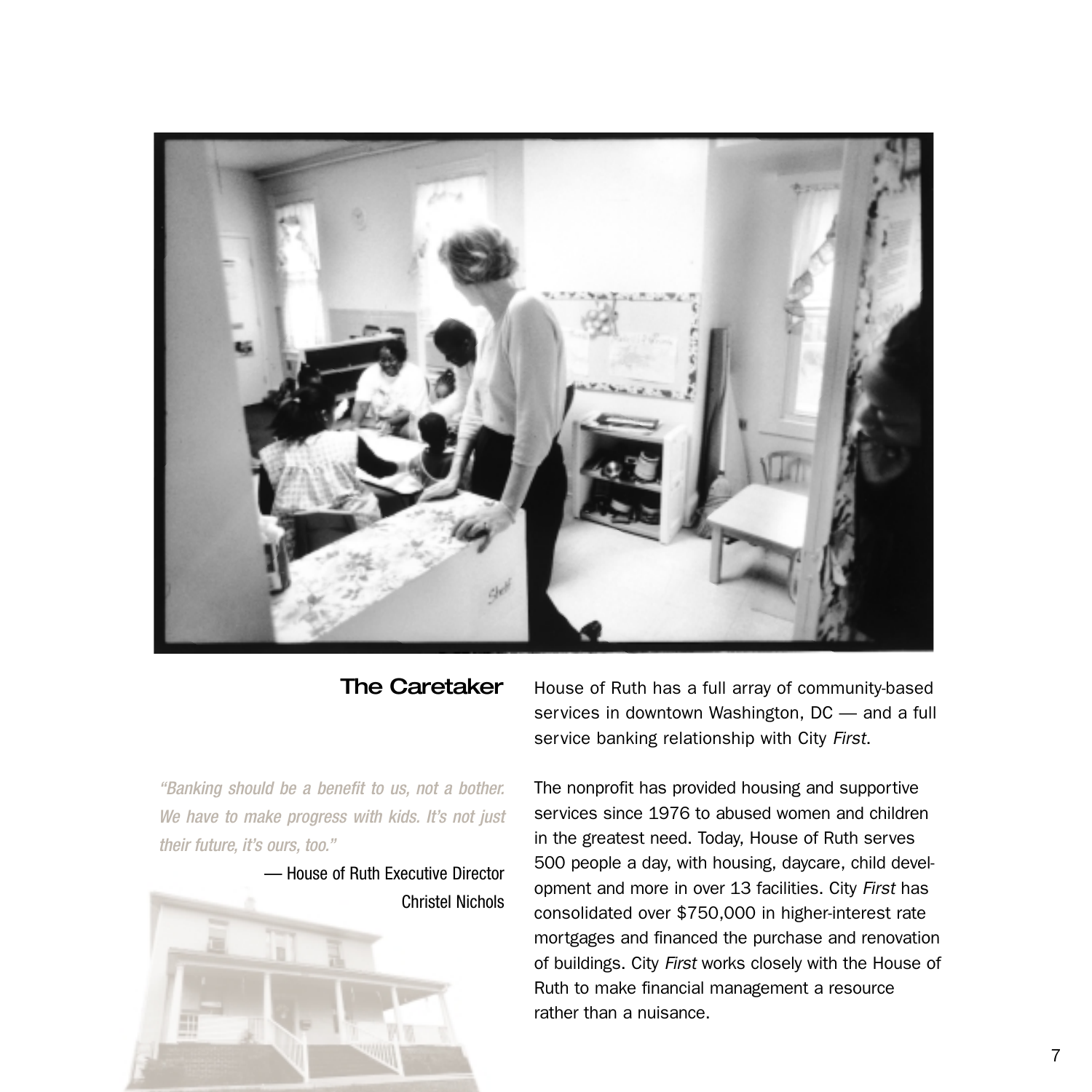## The City *First* Difference

#### We're First

The first community bank that's fully dedicated to serving the area's low- and moderate-income neighborhoods.

#### We're Right Here

Not in a distant office tower, not in North Carolina — right where we're needed, at 2400 14th Street, Northwest, in a neighborhood shopping center.

#### We're Focused

We concentrate on serving neighborhoods east of the Anacostia River and east of 16th Street Northwest — some 370,000 people.

#### We're Committed

With vital expertise in banking and community development, in-depth market knowledge, plus a powerful commitment to building better communities — this goal is woven into the fabric of City *First.*

#### We're Accredited

We earned an OUTSTANDING Community Renivestment Act rating in our first CRA exam. City *First* is the first and only bank in DC,

Maryland or Virginia to earn certification by the Community Development Financial Institutions (CDFI) Fund of the United States Department of the Treasury as a financial institution that specializes in serving lower-income neighborhoods and is accountable to them.

#### We Think Big—And Small

We work with community youth and provide banking education for children and their parents. We also welcome savers of modest means more than half of our depositors have \$500 or less in their accounts.

#### We're Forward-Thinking

With loan products for critical needs in community revitalization — construction and rehabilitation of properties, establishing and growing small businesses, and expansion of nonprofit organizations.

### We're a Conduit

A community development bank that leverages investments by larger regional and national financial institutions as well as socially responsible investors.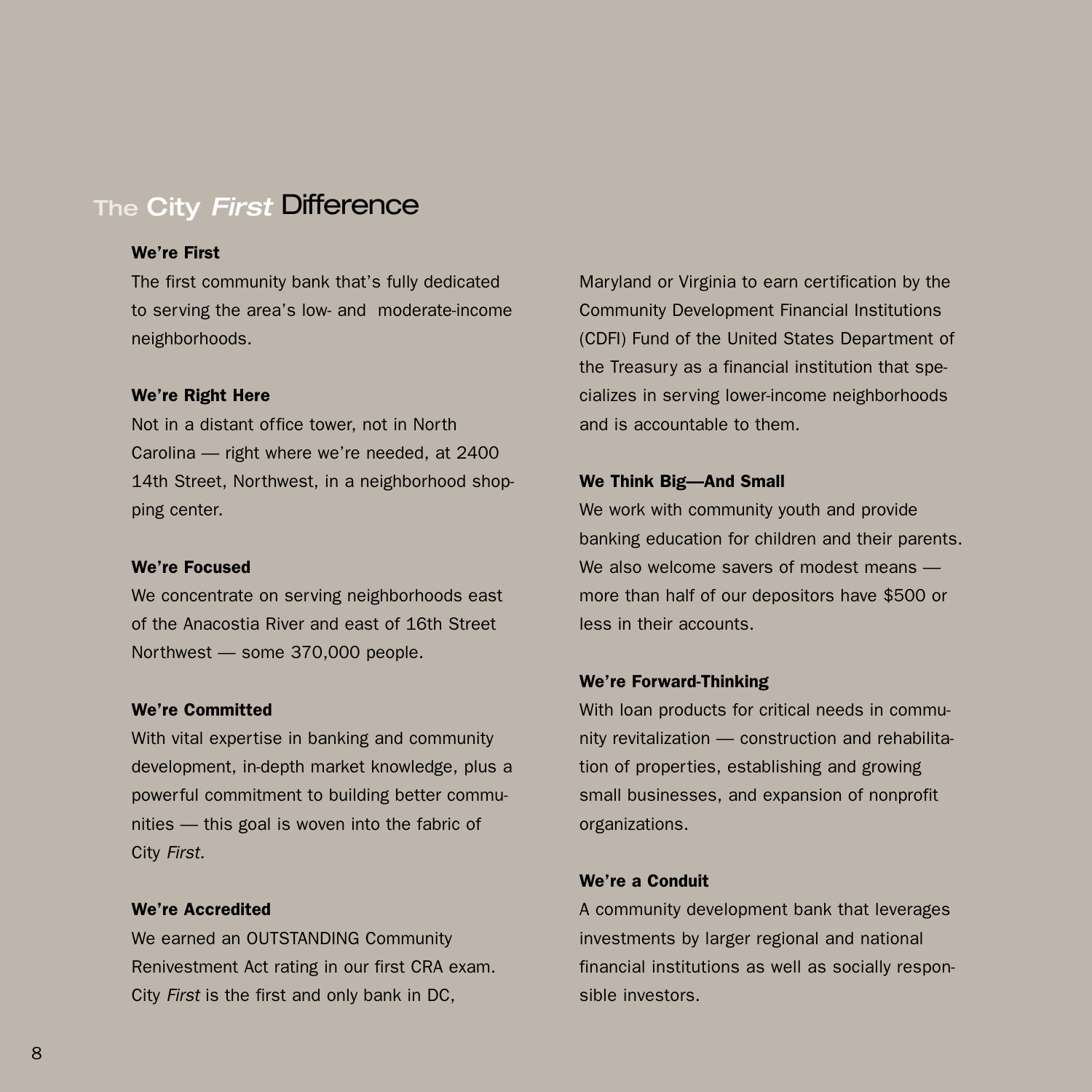

## The Pastor

*"I grew up here. So did many of our members, and we wanted to come back."*

> — Bethel Christian Fellowship Pastor Ronald Miles



When Bethel Christian Fellowship sought a permanent home in Southeast Washington, DC, it looked to City *First.*

City *First* provided over \$200,000 in financing to acquire, rehabilitate and equip a new sanctuary building. The congregation renovated the facility, located in Old Anacostia's Main Street Historic District, a place the Pastor and many members of the congregation fondly recall from their childhoods. The fellowship is growing, too, with 40 new members baptized in the first service.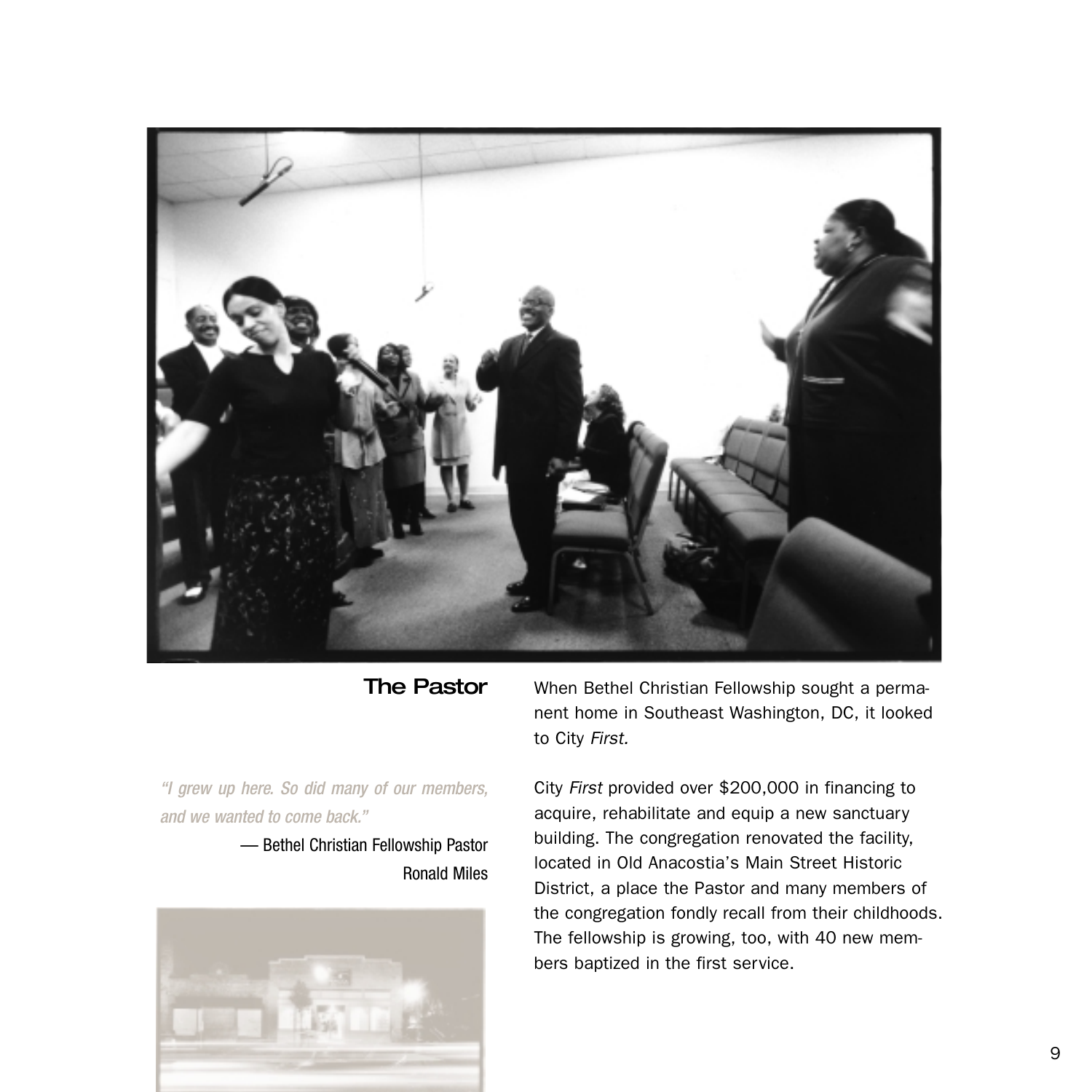## Making Big Investments in Small Customers

**C** ity *First* offers low-cost and low minimum bal-<br>ance checking and savings accounts to **A** ance checking and savings accounts to encourage savings. We provide critically needed advice and information to borrowers, with a long list of referrals to community resources. Our staffers work at community gatherings opening doors, teaching, and being a positive force.

A program we're especially proud of is Youth Savers, our program to teach children and youth in our communities the value of saving and planning for their future. With as little as \$10, they can open an interest-earning savings account with no service charges.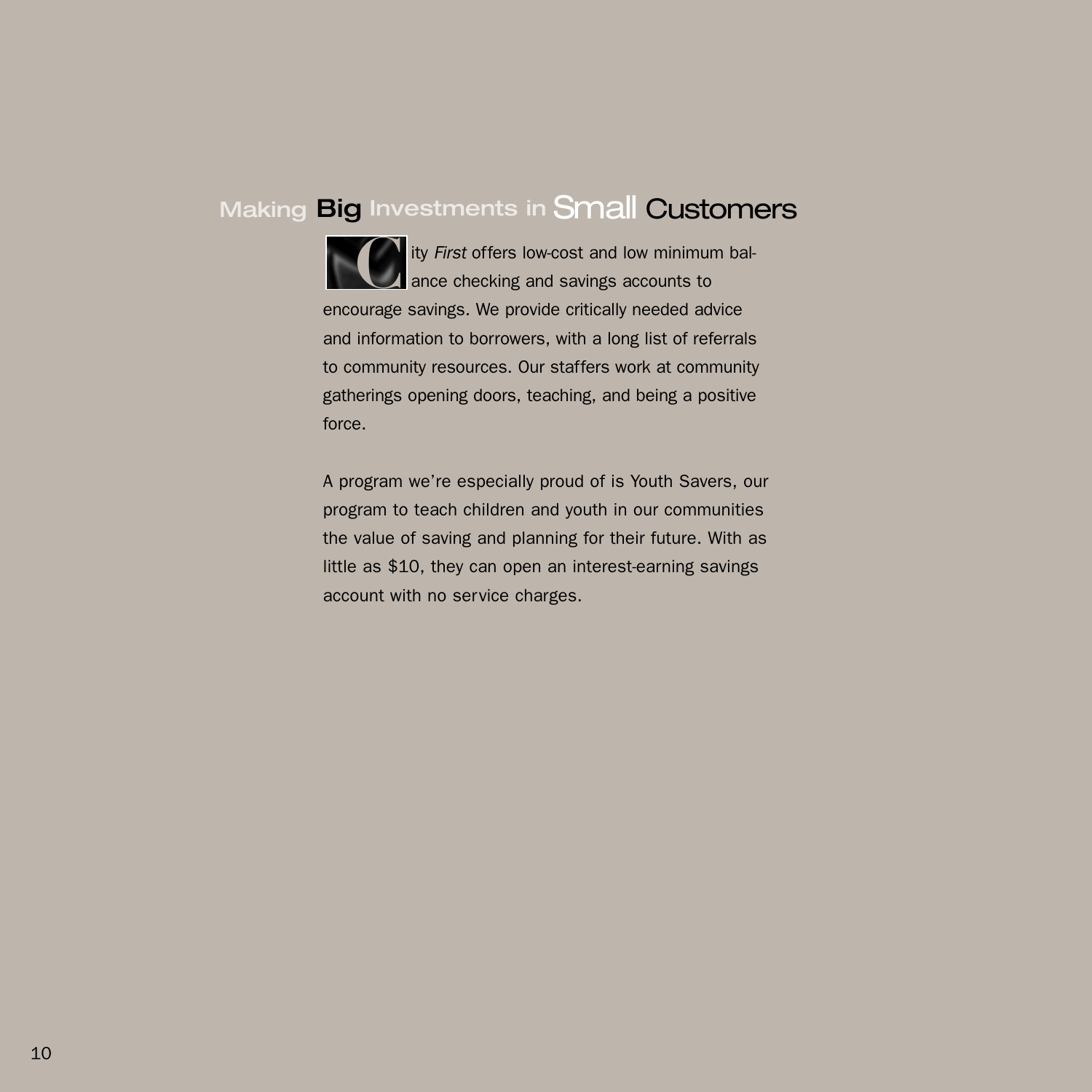

Maria Melendez, who immigrated from El Salvador seven years ago, opened her first checking and savings account with City *First* in 1999. She and her sister Haydee are among the many persons using the only bank in their neighborhood, City *First.*

Kelcie Elaine Davis, age 7, has been a regular depositor since 1999. City *First* recruited Kelcie and other young savers from the Children's Studio School as part of Y2K—"Yes to Kids"—an initiative of Debbi Hurd Baptist, City *First's* founding president.

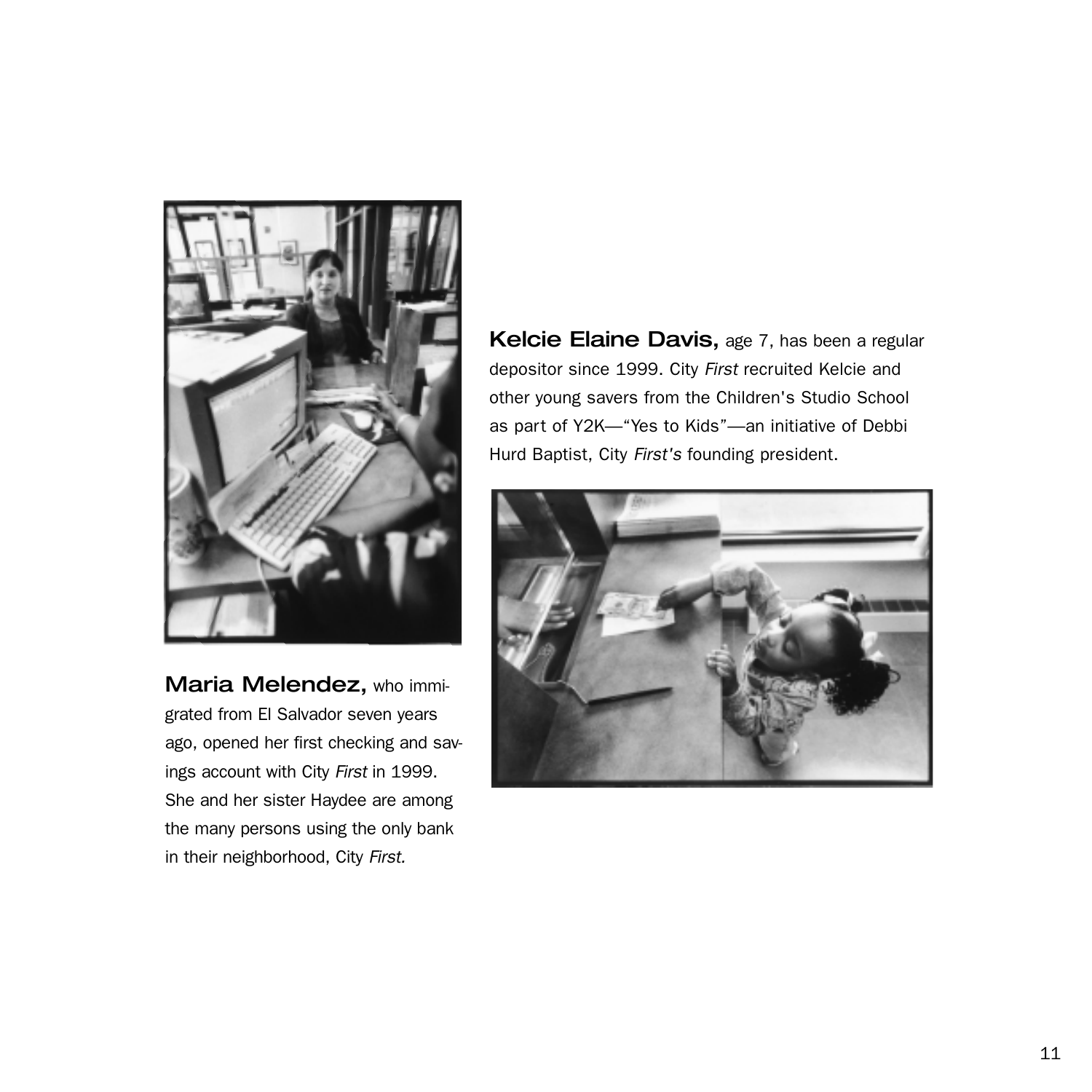## Bank with City *First* and Make <sup>a</sup> Difference

ith the help of visionary shareholders and<br>depositors, entrepreneurs and neighborho depositors, entrepreneurs and neighborhood leaders, City *First* Bank will continue to do hard work, and solid work.

 $\Box$  A \$50,000 deposit will fund an equipment loan for a small business in Columbia Heights or a mortgage for a low-income family in Marshall Heights.

 $\Box$  A \$100,000 deposit will fund renovations of homes in Anacostia or working capital for a charter school.

■ A \$250,000 deposit will fund acquisition and renovation of a new community church in Brentwood Park.

■ A \$500,000 deposit will fund a line of credit for a non-profit organization revitalizing the H Street corridor, or rehabilitation of affordable housing on Georgia Avenue.

Community investing through City *First* Bank is a key element in the growth of our emerging urban markets.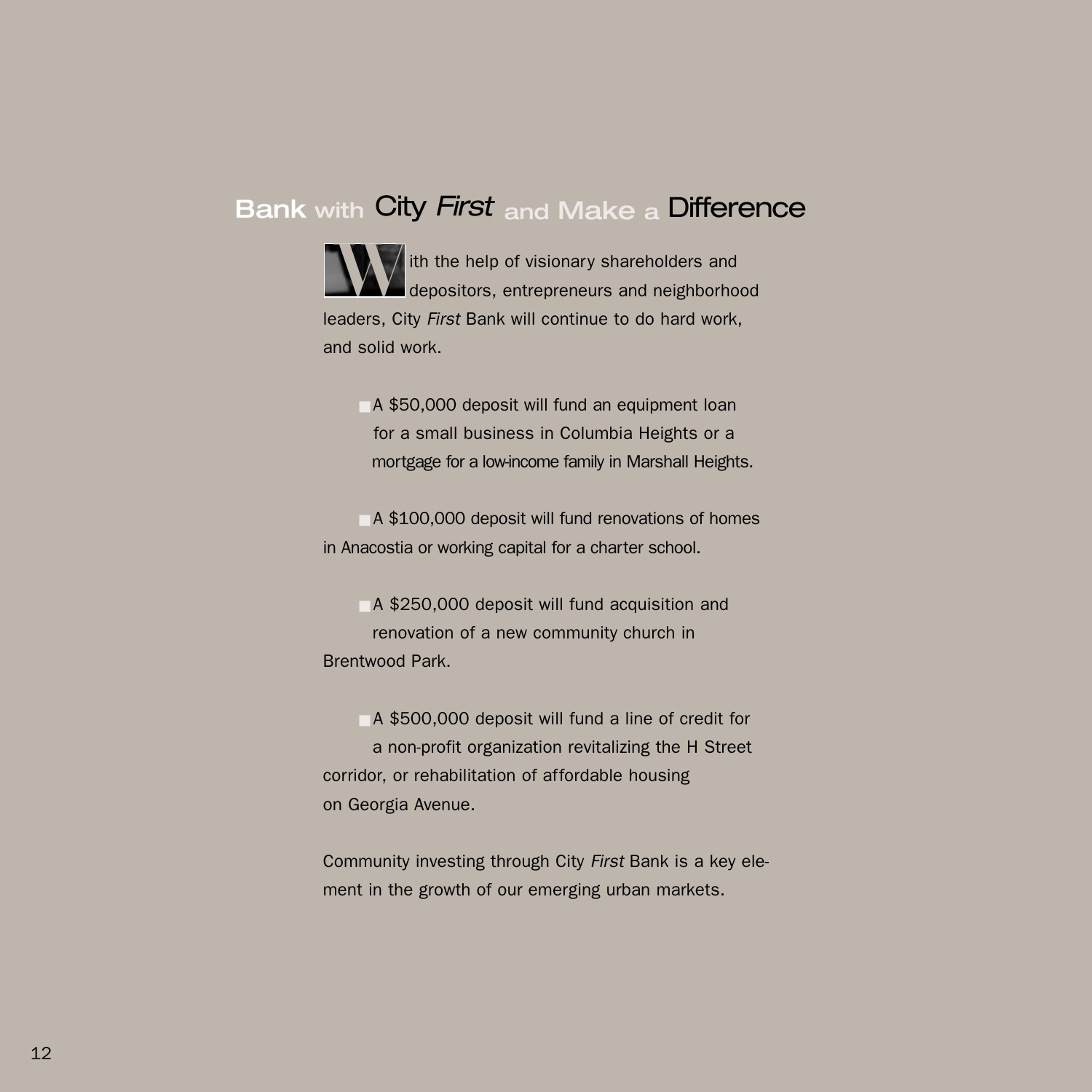

## The Innovator

*"It's a totally new concept, but it made sense for the neighborhood. The bank loved it."*

> — Visions Cinema & Café owners Andrew and Dawn Frank



A street-front combination café and art house theater is revitalizing film in Washington, with City *First's* help.

For years, local movie patrons have wanted a theater to feature new independent and international films. Then Andrew and Dawn Frank founded Visions Cinema and Café. With its colorful lobby, sidewalk café and lounge, and two theaters — plus financing from City *First* — Visions has successfully returned independent movies to Washington and rejuvenated an empty city block.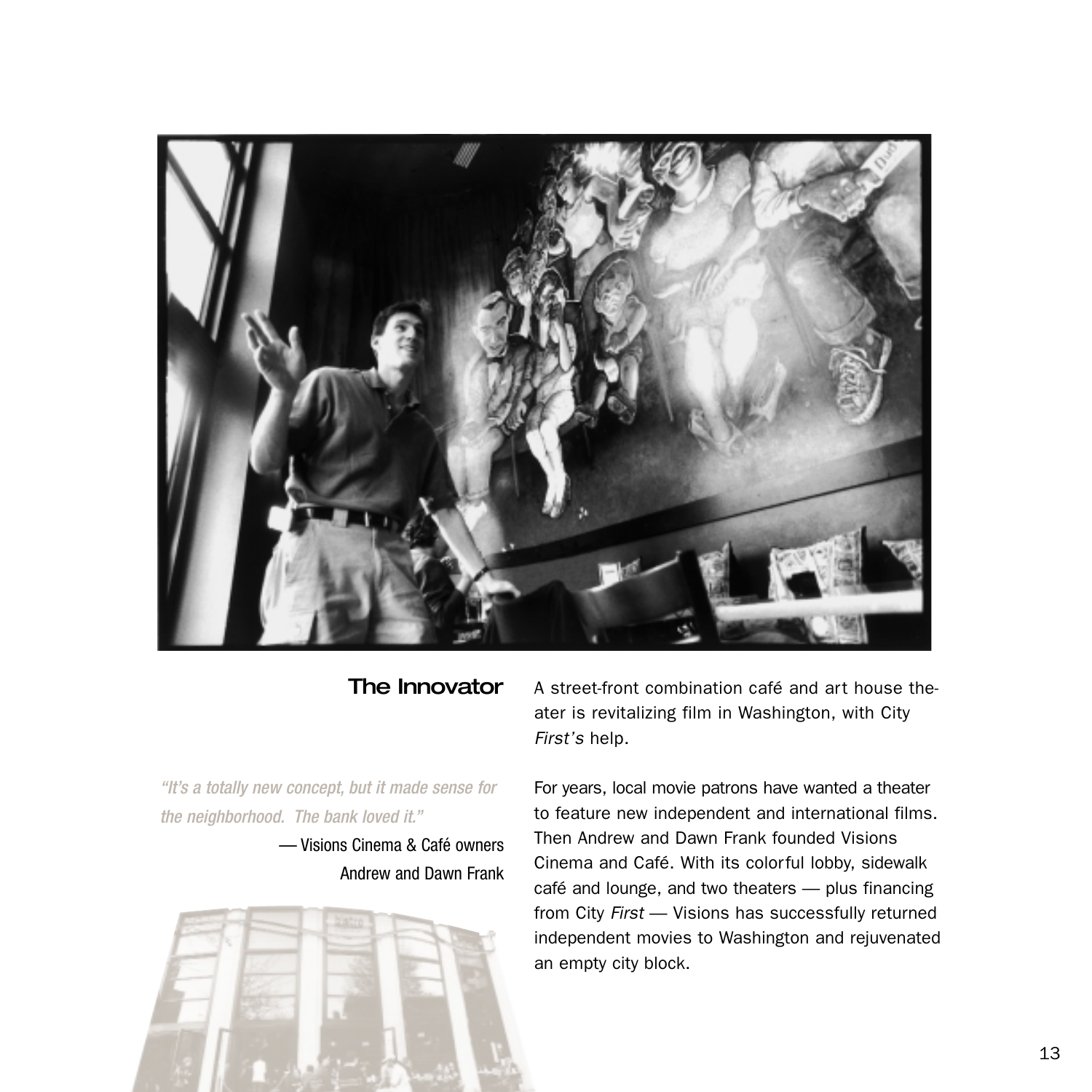

The Office of the Comptroller of the Currency has rated City *First* "Outstanding" in meeting the<br>
credit needs of the community while maintaining safe and sound operations, including:<br> **TREVISHERS** are also assembly devel credit needs of the community while maintaining safe and sound operations, including:

■ an excellent record of community development lending, providing affordable housing and revitalizing neighborhoods.

■ a strong record of lending to small businesses

■ an excellent record of lending in low and moderate income neighborhoods, and

 $\blacksquare$  virtually all of its loans within the District of Columbia.

## Growth & Performance Development Impact

#### **Assets**

As of December 31, 1998 — \$13.5 million As of December 31, 2000 — \$35.8 million

#### Loans

As of December 31, 1998 — \$0 As of December 31, 2000 — \$16.2 million **Deposits** As of December 31, 1998 — \$5.9 million

As of December 31, 2000 — \$28.5 million

Affordable Housing Units Financed 1999 —12 units 2000 —71 units Jobs Created or Retained  $1999 - 0$  $2000 - 206$ Students in Charter Schools Financed  $1999 - 0$  $2000 - 812$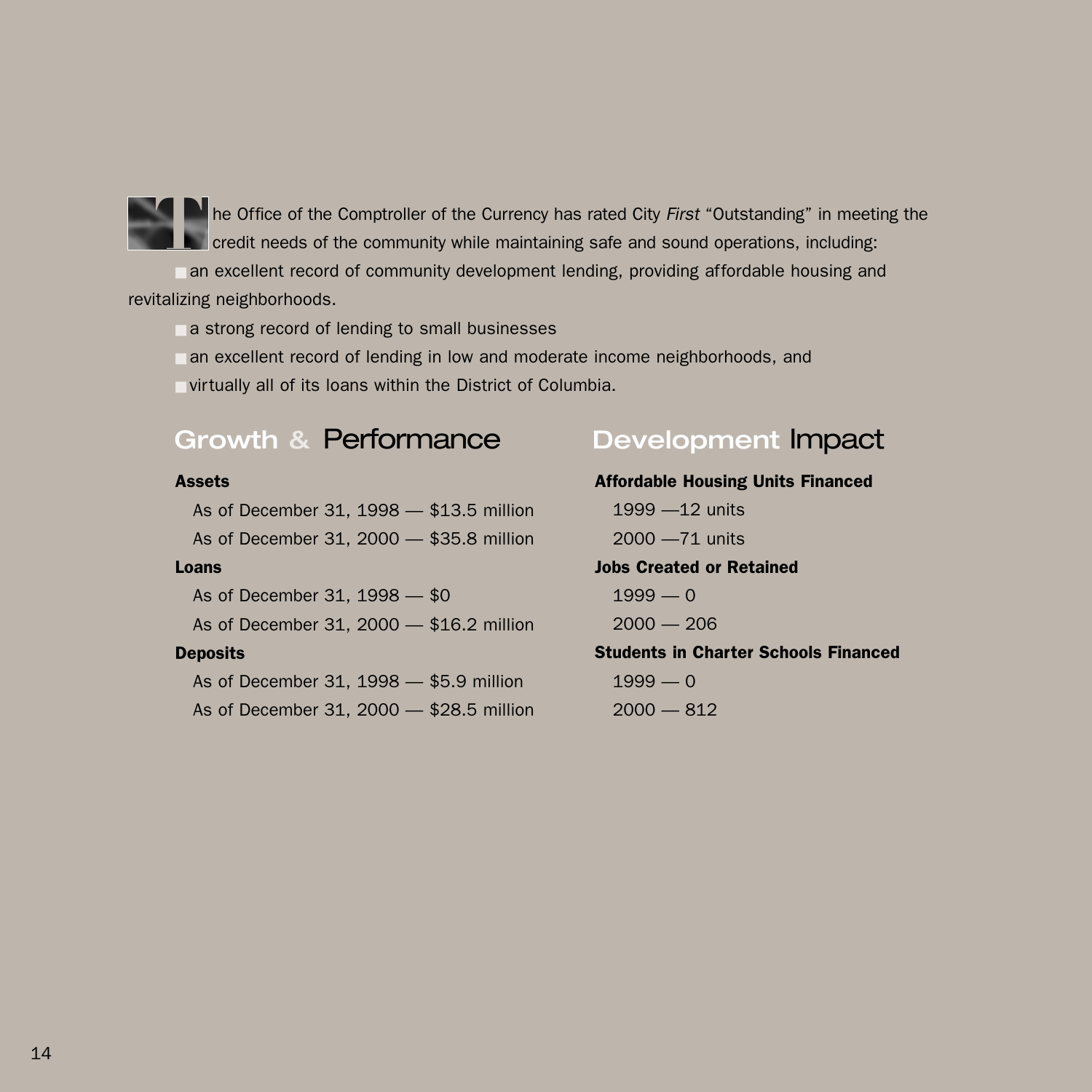

## The Entrepreneur

*"City First believes in my committment to provide quality health care professionals to hospitals in our community."*

> — SkilledCare, Inc. President Venus Peterson

By providing medical services to understaffed local hospitals, SkilledCare represents the best in entrepreneurial service-delivery and in creating employment. City *First* helps.

SkilledCare, Inc. supplies supplementary staffing for respiratory therapy services in area hospitals and medical facilities. The company employs professional, licensed respiratory therapists. City *First* Bank has supported SkilledCare's growth by providing a \$35,000 line of credit to finance its contracts with Georgetown Medical Center, Dimensions Healthcare System, DC General Hospital, and other local facilities.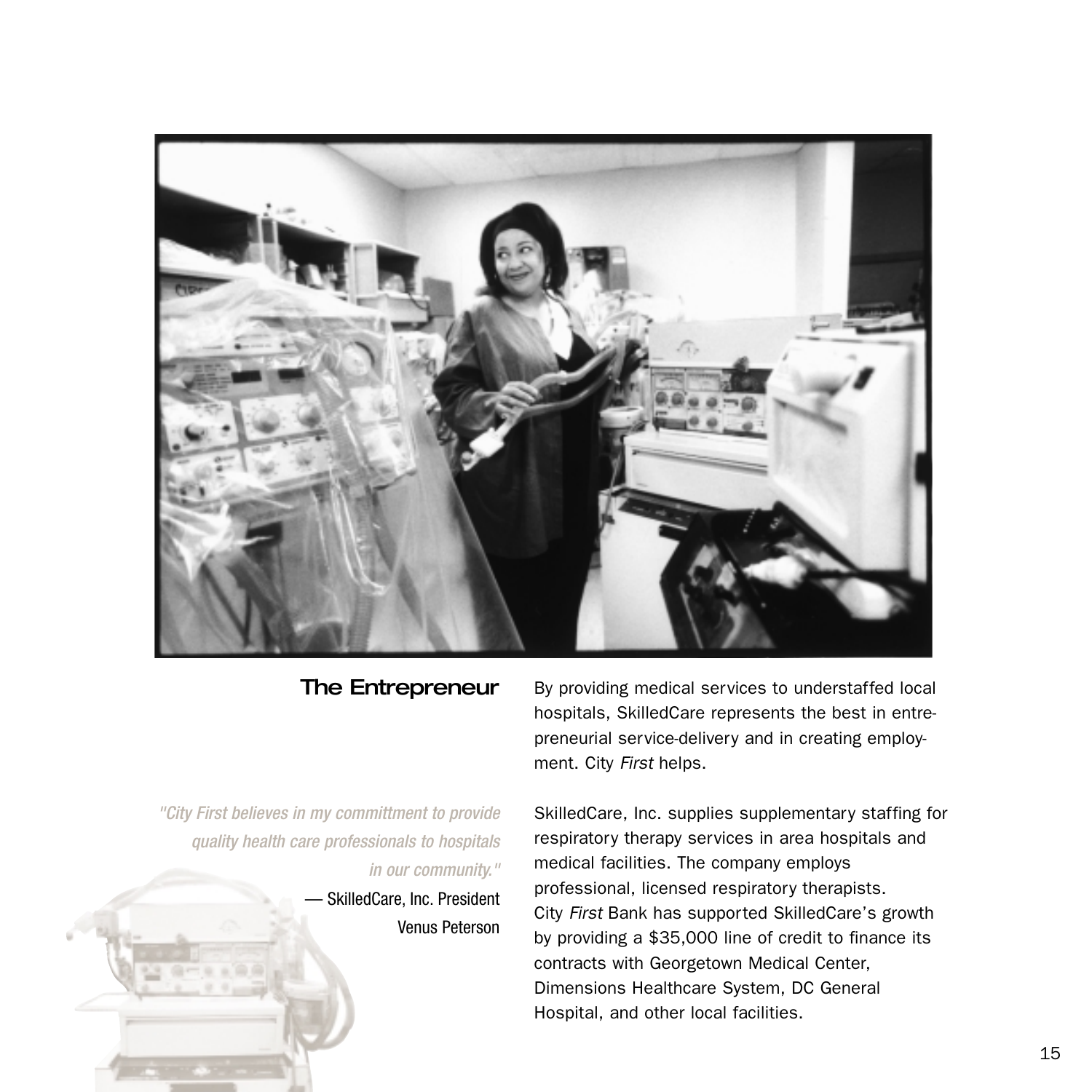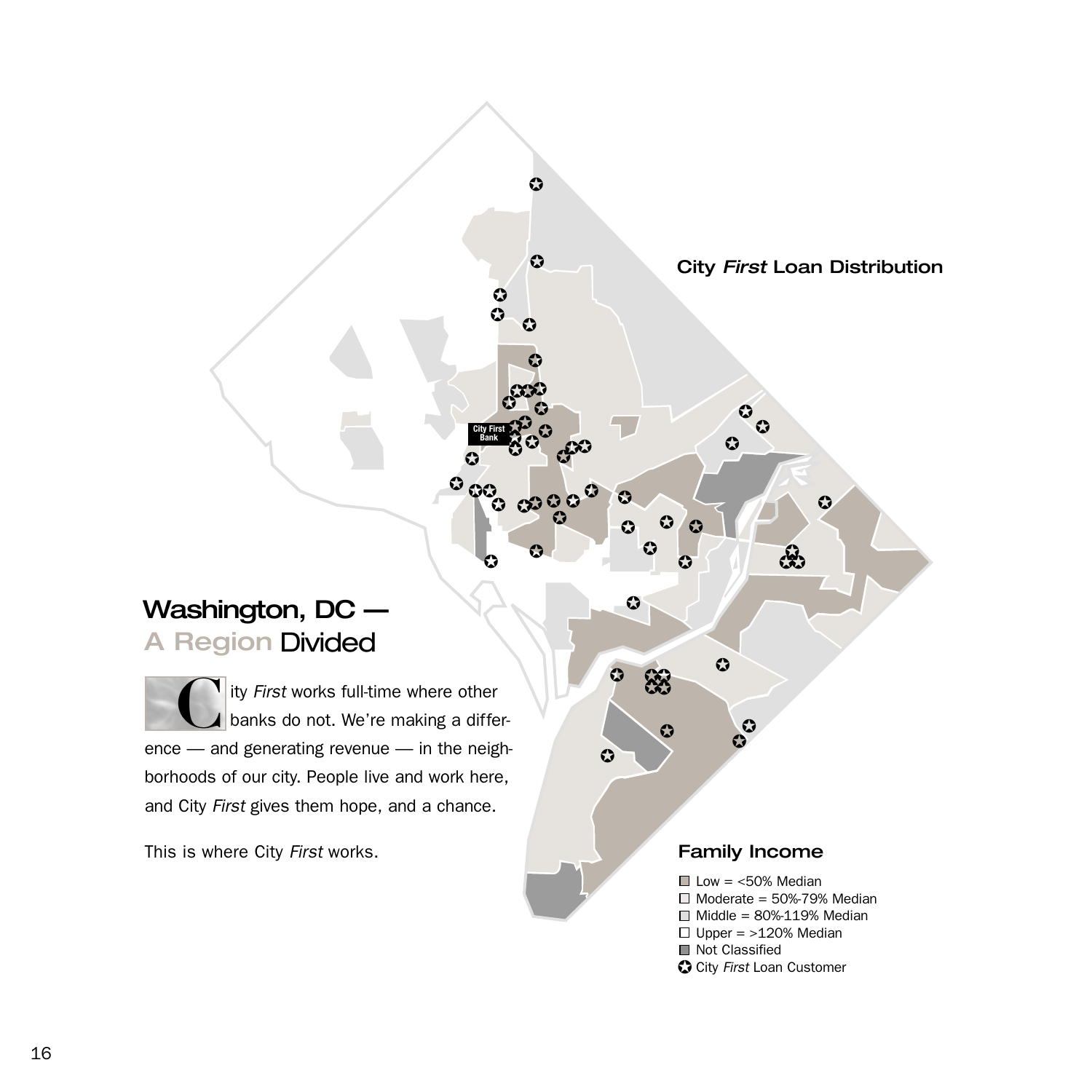

## Debbi Hurd Baptist, 1949-2000

She was a founder and first President of City *First* Bank, truly a community leader of extraordinary vision and energy. Debbi worked with tremendous skill and a generous spirit to develop a new type of financial institution designed to benefit people of more modest means. She was a pioneer in this field, and her achievements at The National Cooperative Bank and Freddie Mac uniquely qualified her to help launch City *First* Bank, the first bank CDFI in our nation's capital. City *First* is dedicated to making Debbi Hurd Baptist's dream come true — to offer the highest quality banking services to the overlooked, underserved people and neighborhoods in the District of Columbia.